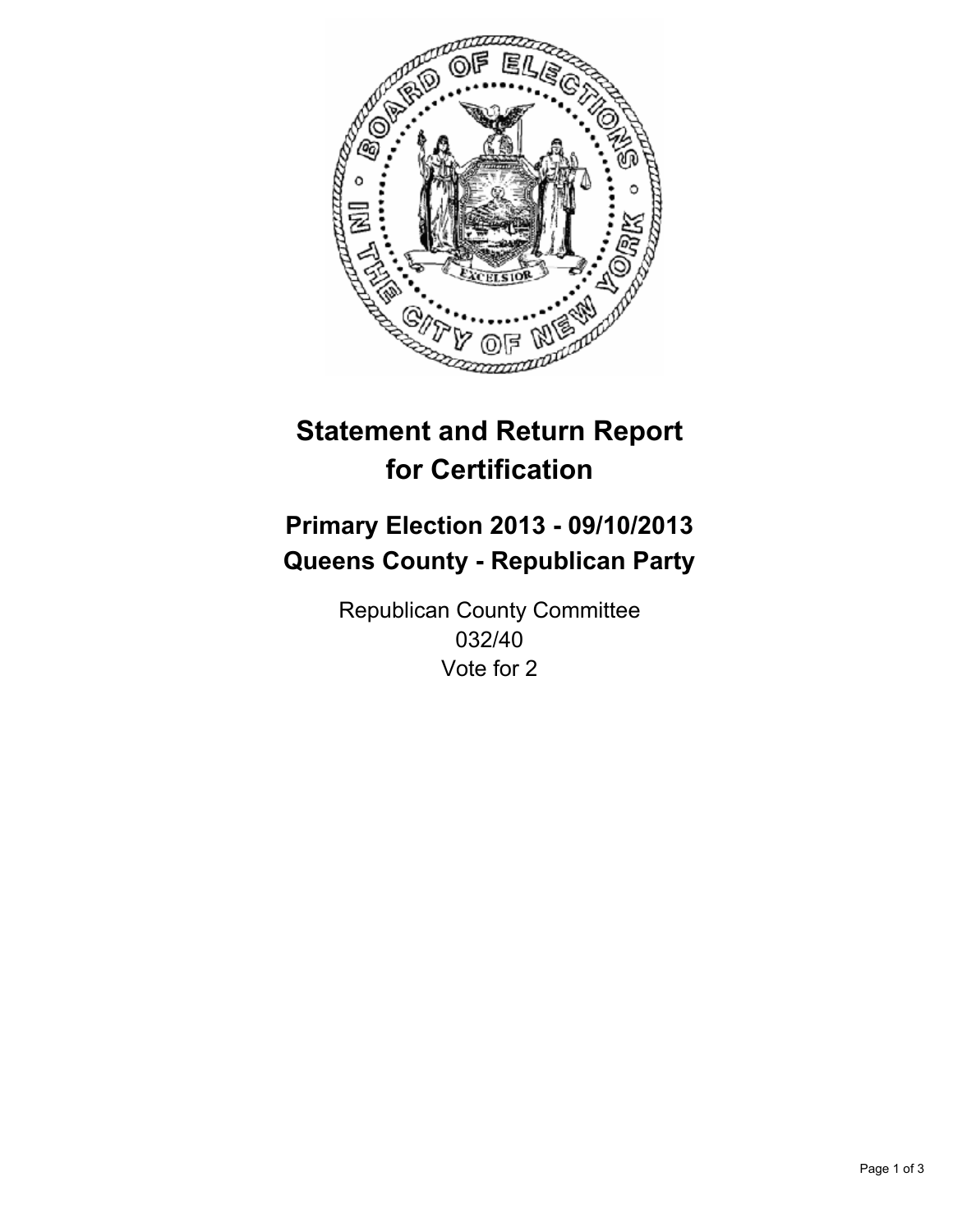

## **Assembly District 40**

| <b>EMERGENCY</b>         | 0        |
|--------------------------|----------|
| ABSENTEE/MILITARY        | 3        |
| <b>FEDERAL</b>           | 0        |
| SPECIAL PRESIDENTIAL     | 0        |
| <b>AFFIDAVIT</b>         | $\Omega$ |
| <b>TZU MING HU</b>       |          |
| <b>CARLOS TALISAYSAY</b> | 3        |
| <b>NANCY LEVY</b>        | 2        |
| <b>VINCENT BRINCAT</b>   | 0        |
| <b>Total Votes</b>       | 12       |